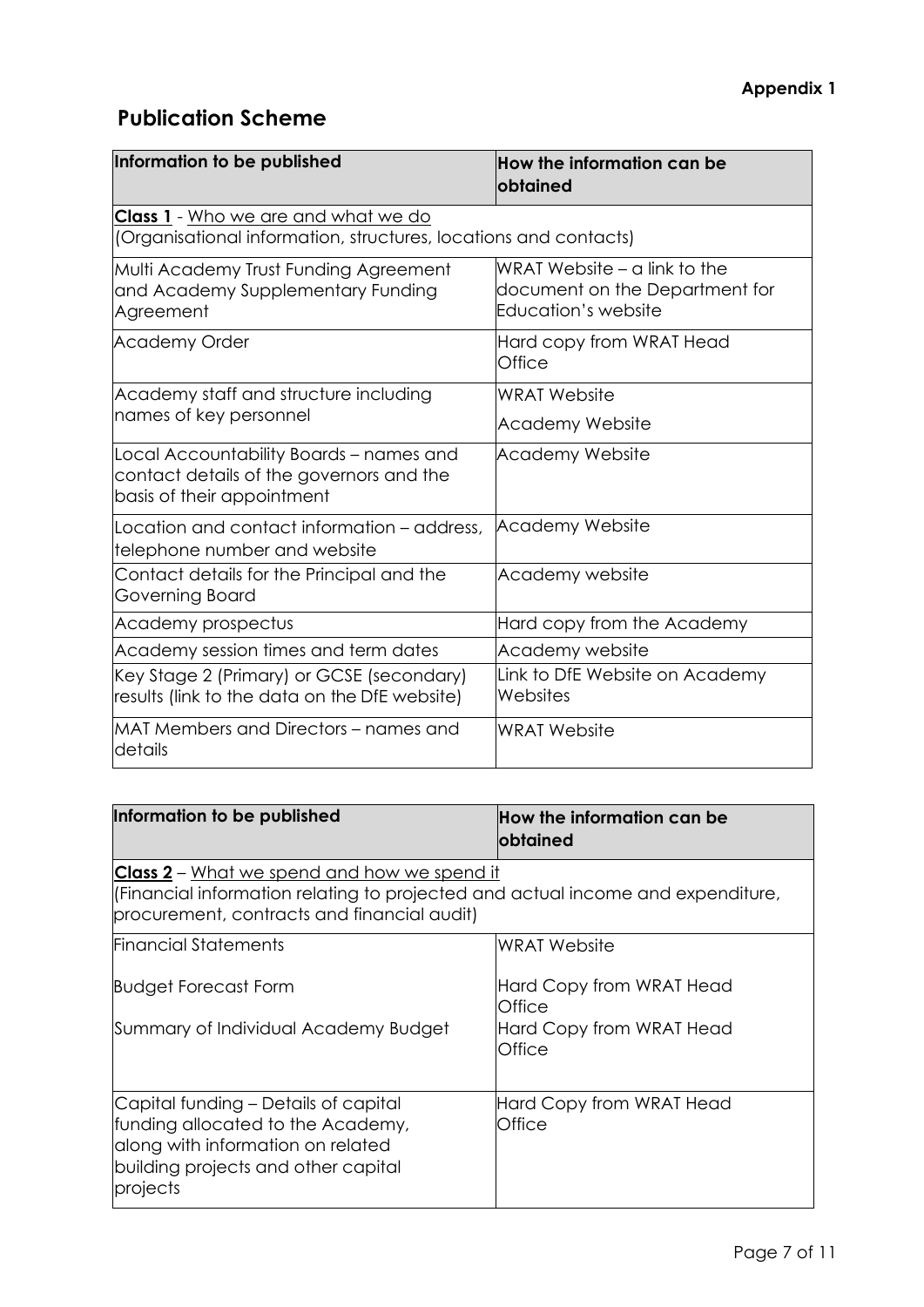| Additional funding - income generation<br>schemes and other sources of funding                                      | Hard Copy from WRAT Head<br>Office                                   |
|---------------------------------------------------------------------------------------------------------------------|----------------------------------------------------------------------|
| Procurement and projects – Details of<br>policies and procedures used for the<br>acquisition of goods and services. | Hard Copy from WRAT Head<br>Office                                   |
| Details of contracts that have gone<br>through formal tendering processes                                           | Hard Copy for details of specific<br>contracts from WRAT Head Office |
| Staffing and grading structure                                                                                      | Hard Copy from WRAT Head<br>Office                                   |
| Pay Policy – a statement of the<br>academy's policy on procedures<br>regarding teacher's pay                        | Hard Copy from WRAT Head<br>Office                                   |
| Governors' allowances - Details of<br>allowances and expenses that can be<br>claimed or incurred if there are any   | WRAT Website                                                         |

| Information to be published                                                                                                                                                          | How the information can be<br>obtained     |
|--------------------------------------------------------------------------------------------------------------------------------------------------------------------------------------|--------------------------------------------|
| <b>Class 3</b> – What our priorities are and how we are doing<br>(Strategies and plans, performance indicators, audits, inspections and<br>reviews) Current information as a minimum |                                            |
| Academy profile                                                                                                                                                                      | Link to DfE Website on Academy<br>Websites |
| Government supplied performance data                                                                                                                                                 | Link to DfE Website on Academy<br>Websites |
| The latest Ofsted report – Summary and Full<br>report                                                                                                                                | <b>Academy Website</b>                     |
| Performance management policy and<br>procedures                                                                                                                                      | Hard Copy from WRAT Head Office            |
| Future plans – any major proposals                                                                                                                                                   | Hard Copy from WRAT Head Office            |
| Child Protection – policies and procedures on WRAT Website & Academy Website<br>safeguarding and promoting the welfare of<br>children                                                |                                            |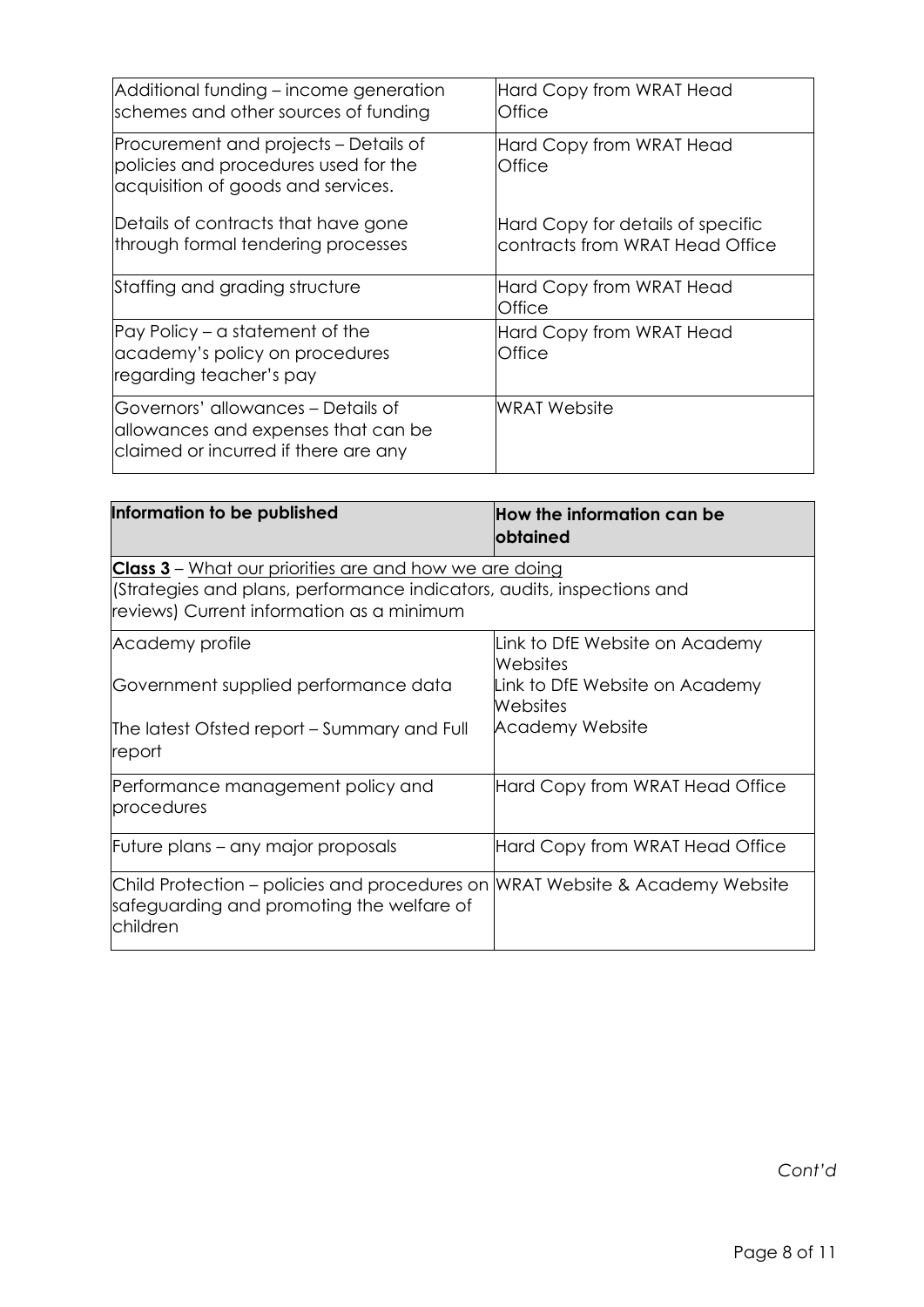| Information to be published                                                                                                                      | $\,$ How the information can be<br><b>obtained</b> |
|--------------------------------------------------------------------------------------------------------------------------------------------------|----------------------------------------------------|
| <b>Class 4</b> – How we make decisions<br>(Decision-making processes and records of decisions). Current and previous three<br>years as a minimum |                                                    |
| Admissions policy – arrangements and<br>procedures and right of appeal                                                                           | <b>Academy Website</b>                             |
| Information on application numbers and Hard Copy from Academy<br>number of successful applicants by each<br>oversubscription criteria            |                                                    |
| Agendas of meetings of the Local<br>Governing Boards (LGBs)                                                                                      | Hard Copy from Clerk to<br>Governors               |
| Minutes of meetings of Local Governing<br><b>Boards</b>                                                                                          | Hard Copy from Clerk to<br>Governors               |
| <b>NB:</b> this will exclude information that is<br>regarded as confidential                                                                     |                                                    |
| Agendas of meetings of the MAT Board of<br>Directors and its sub-committees                                                                      | Hard Copy from Clerk to the<br><b>Board</b>        |
| Minutes of meetings (as above)                                                                                                                   | Hard Copy from Clerk to the<br><b>Board</b>        |
| NB: this will exclude information that is<br>regarded as confidential                                                                            |                                                    |

| Information to be published                                                                                                                                                                        | How the information can be<br>obtained                                                                       |
|----------------------------------------------------------------------------------------------------------------------------------------------------------------------------------------------------|--------------------------------------------------------------------------------------------------------------|
| <b>Class 5</b> – Our policies and procedures<br>(Current written protocols, policies and procedures for delivering our services and<br>responsibilities)                                           |                                                                                                              |
| Trust Policies including:                                                                                                                                                                          |                                                                                                              |
| Charging & Remission policy<br>Complaints procedure<br>Staff code of conduct policy<br>Discipline and grievance policies                                                                           | WRAT Website<br><b>WRAT Website</b><br>Hard Copy from WRAT Head<br>Office<br>Hard Copy from WRAT Head Office |
| Pupil and curriculum policies, including:                                                                                                                                                          | Academy website                                                                                              |
| Curriculum<br>Sex & Relationship Education<br>Special Educational Needs &<br><b>Disability</b><br>Accessibility<br>Careers Education (secondary)<br>Pupil Behaviour<br>Anti-Bullying<br>Attendance |                                                                                                              |